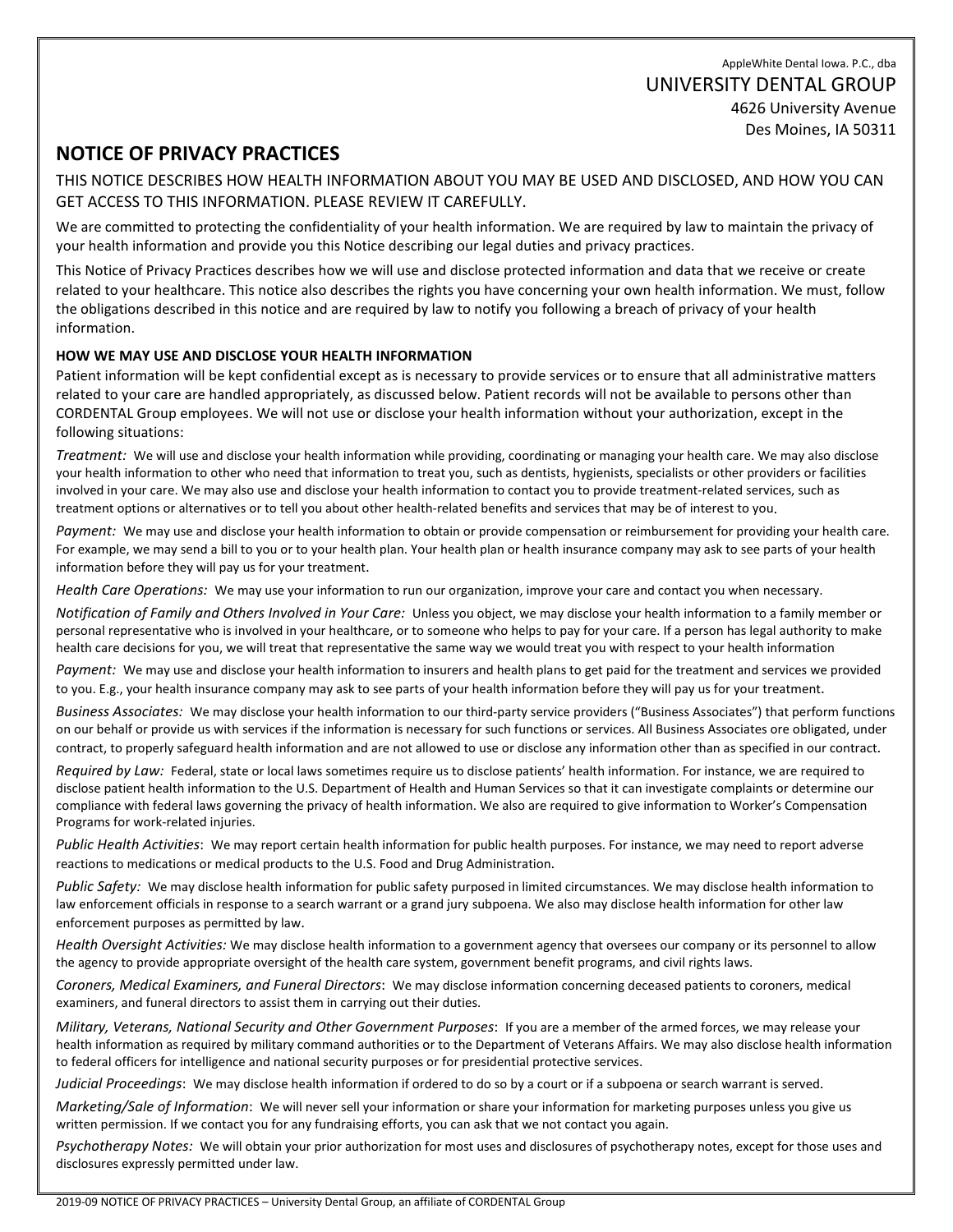#### **WRITTEN AUTHORIZATION FOR ANY OTHER USE OR DISCLOSURE**

Your authorization is required if we wish to use or disclose your health information for a purpose that is not discussed in this notice or is otherwise permitted or required by law. You may revoke such an authorization at any time, unless we have already relied on your authorization to use or disclose information. If you would ever like to revoke your authorization, please notify us in writing.

#### **RESTRICTIONS ON DISCLOSURE OF PHI TO HEALTH PLANS**

At your request, we will not disclose your information to your health plan if the disclosure is for payment or health care operations an pertains to a health care item or service for which you have paid out of pocket in full.

### **YOUR INDIVIDUAL RIGHTS**

*Right to Request Your Health Information -* You have the right to look at your own health information and to get a copy of that information, unless otherwise restricted by law. A fee may be charged for the expense of fulfilling your request and we will tell you in advance what these charges will be. We may deny your request in certain limited circumstances. If you are denied access to your health information you may request that the denial be reviewed.

*Right to Request Amendment* - If you examine your health information and believe that it is wrong or incomplete, you may ask us to amend your record. Requests to amend your health information must be submitted by writing to the address below. We may deny your request under certain circumstances, but we will respond to your request with an explanation within sixty (60) days.

*Right to Get a List of Disclosures of Your Health Information* - You have the right to request a list of the disclosures we make of your health information. Your request must state a time period, which may not go back further than six (6) years and must be made in writing to the address below. A fee may be charged for more than one request per year. We will tell you in advance what these charges will be.

*Right to Request Restrictions* - You have the right to ask us NOT to make uses or disclosures of your health information to treat you, to seek payment for care, or to operate our systems. If you would like to request a restriction, you must do so in written detail to the address below. We are not required to agree to your request.

*Right to Request Confidential Communications -* You have the right to receive confidential communication of your health information in a certain manner or at a certain location. For instance, you may request that we only contact you at work or by mail. Requests must be made in written detail at the address below. We will accommodate all reasonable requests. However, if we are unable to contact you using the ways and locations you request, we may contact you using other information we have.

*Right to be Notified Following a Breach or Unsecured PHI* - You will be notified of any breaches of your unsecured protected health information as require by law.

*Right to Choose a Representative* - If you have given someone medical power of attorney or if someone is your legal guardian, that person can exercise your rights and make choices about your health information. We will make sure this person has the authority and can act for you before we take any action.

*Right to Receive Notice* - You have the right to receive a paper copy of this Notice upon request, even if you have agreed to receive the Notice electronically. Requests must be submitted in person or in writing to the address below.

#### **CHANGES TO THIS NOTICE**

From time to time, we may change our practices concerning how we use or disclose patient health information, or how we will implement patient rights concerning their information. We reserve the right to change this notice and to make the provisions in our new Notice effective for all health information we maintain. If we change these practices, we will post a revised Notice of Privacy Practices. You can get a copy of our current Notice of Privacy Practices at any time by requesting one from the Privacy Officer at the address below.

#### **DO YOU HAVE CONCERNS OR COMPLAINTS?**

Please tell about any problems or concerns you have with your privacy rights or how we use or disclose your health information. If you have a concern, please contact us at the address below.

If for some reason we cannot resolve your concern, you may also file a complaint with the U.S. Department of Health and Human Services, Office for Civil Rights, at 200 Independence Avenue, SE, Washington, DC 20201. We will not penalize you or retaliate against you in any way for filing a complaint with the federal government.

#### **DO YOU HAVE QUESTIONS?**

We are required by law to give you this Notice and to follow the terms of the notice that is currently in effect. If you have any questions about this notice or have further questions about how we may use and disclose your health information, please contact the Privacy Officer.

PRIVACY OFFICER: Laura Myers, Compliance Director [lauramyers@cordentalgroup.com](mailto:lauramyers@cordentalgroup.com) (513) 609-4076 9825 Kenwood Road, Ste. 200 Cincinnati, OH 45252